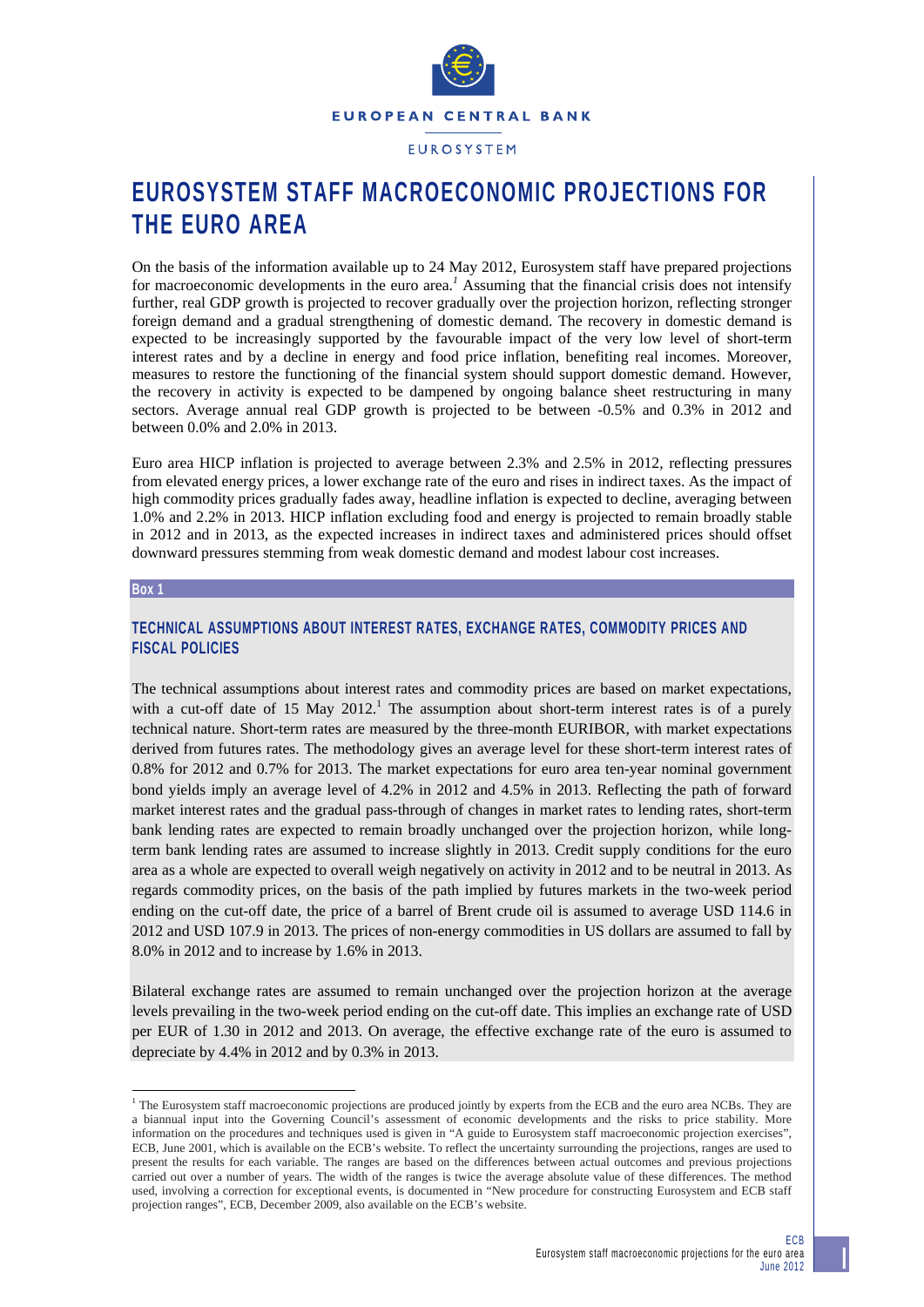Fiscal policy assumptions are based on individual euro area countries' national budget plans that were available on 24 May 2012. They include all policy measures that have already been approved by national parliaments or that have been specified in detail by governments and are likely to pass the legislative process.

1 Oil and food price assumptions are based on futures prices up to the end of the projection horizon. The prices of other nonenergy hard commodities are assumed to follow futures until the second quarter of 2013 and thereafter to evolve in line with global economic activity.

## **THE INTERNATIONAL ENVIRONMENT**

A gradual acceleration in world economic activity over the projection horizon is expected to be supported by improving financial conditions in an environment of accommodative monetary policies. In addition, reconstruction and the easing of supply chain disruptions following the natural disasters in Japan and Thailand should also provide some impetus to global activity in 2012. Over the medium term, the pace of growth in the external environment of the euro area is expected to be dampened by considerable weakness in the labour and housing markets, as well as by the need to further repair both public and private sector balance sheets. In emerging markets, growth has moderated recently but remains solid, thereby making an important contribution to global economic growth. World real GDP growth outside the euro area is projected to fall from 4.1% in 2011 to 3.8% in 2012, before picking up to 4.3% in 2013. Euro area foreign demand is estimated to grow by 4.0% in 2012 and by 6.4% in 2013.

# **REAL GDP GROWTH PROJECTIONS**

Euro area real GDP stagnated in the first quarter of 2012, having declined by 0.3% in the fourth quarter of 2011. Real GDP growth is expected to weaken in the second quarter of this year. The fragility of activity seen lately is due primarily to weak domestic demand, reflecting the combined adverse effect of the euro area sovereign debt crisis on consumer and business confidence, high oil prices, adverse credit supply conditions and a tightening in the fiscal stance in some euro area countries.

Looking ahead, assuming that the financial crisis does not intensify further, real GDP growth is projected to pick up over the projection horizon. The recovery reflects the acceleration of growth in global trade, and therefore in foreign demand, as well as a gradual strengthening of domestic demand. For its part, domestic demand is expected to be supported by the very low level of short-term interest rates and by the favourable impact of a decline in energy and food price inflation on households' real disposable income. Moreover, measures to restore the functioning of the financial system should support domestic demand. Overall, the recovery is likely to be rather muted by historical standards owing to the ongoing need for public and private sector balance sheet restructuring in several euro area countries. In annual terms, euro area real GDP is expected to grow by between -0.5% and 0.3% in 2012 and between 0.0% and 2.0% in 2013.

In more detail, extra-euro area export growth is projected to gain momentum over the projection horizon, mainly reflecting the strengthening of foreign demand and the effects of past gains in export price competitiveness. Euro area export market shares, which have been recovering of late, are projected to stabilise over the projection horizon.

Euro area non-residential private investment is expected to further decline in the near term, before recovering over the projection horizon, supported by the strengthening of demand, low interest rates and improving profit mark-ups. Residential investment is expected to recover only marginally over the projection horizon. Ongoing adjustments in the housing markets in some countries continue to dampen the recovery in residential investment. However, these adverse developments are partly offset by the enhanced attractiveness of housing investment, relative to other forms of investment, in some other countries, where residential investment should also be fuelled by low mortgage rates. Government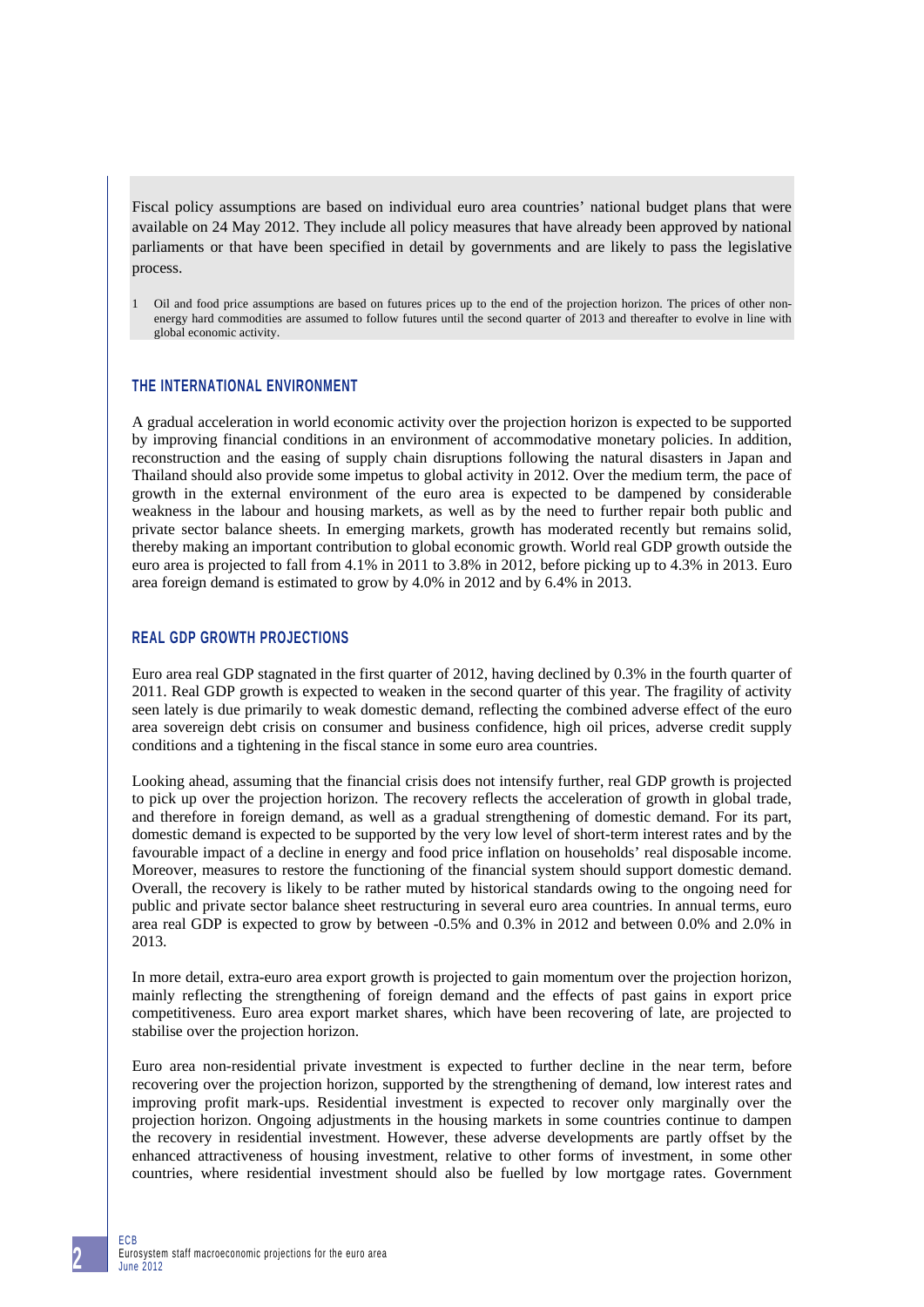investment is expected to decline throughout the projection horizon, as indicated in the fiscal consolidation packages in several euro area countries.

Private consumption is projected to remain subdued throughout 2012, as a large fall in real disposable income is only partly compensated by a decline in the saving ratio, reflecting inter-temporal consumption smoothing. The large decline in real disposable income is due to a decrease in both employment and real compensation per employee, fiscal consolidation measures and weak non-labour income. In 2013, private consumption is expected to increase moderately, mainly reflecting a recovery in real disposable income as the adverse impact of the aforementioned factors gradually fades, while it should also be supported by a decline in commodity price pressures. Government consumption in real terms is projected to remain broadly stable in both 2012 and 2013.

The pace of extra-euro area import growth is expected to gain momentum over the projection horizon, albeit still constrained by weak domestic demand. Reflecting stronger growth in exports, net trade is expected to make a significant positive contribution to real GDP growth over the whole projection horizon.

| Table 1 Macroeconomic projections for the euro area |        |               |              |
|-----------------------------------------------------|--------|---------------|--------------|
| (average annual percentage changes) <sup>1)</sup>   |        |               |              |
|                                                     | 2011   | 2012          | 2013         |
| <b>HICP</b>                                         | 2.7    | $2.3 - 2.5$   | $1.0 - 2.2$  |
| <b>Real GDP</b>                                     | 1.5    | $-0.5 - 0.3$  | $0.0 - 2.0$  |
| Private consumption                                 | 0.2    | $-0.7 - 0.1$  | $-0.4 - 1.4$ |
| Government consumption                              | $-0.3$ | $-0.7 - 0.3$  | $-0.7 - 0.7$ |
| Gross fixed capital formation                       | 1.6    | $-3.2 - -1.0$ | $-0.8 - 3.8$ |
| Exports (goods and services)                        | 6.3    | $1.2 - 5.0$   | $1.1 - 8.9$  |
| Imports (goods and services)                        | 4.1    | $-0.7 - 2.9$  | $0.9 - 7.9$  |

1) The projections for real GDP and its components refer to working day-adjusted data. The projections for imports and exports include intra-euro area trade.

The ongoing crisis is expected to have adversely affected potential growth, although the exact magnitude of the impact remains highly uncertain. It is likely that the continued weakness in employment and investment will further weigh on potential output growth. Given the weak outlook for growth, the negative output gap is projected to widen in 2012 before narrowing somewhat in 2013.

### **PRICE AND COST PROJECTIONS**

HICP inflation is expected to average between 2.3% and 2.5% in 2012. This relatively elevated level reflects the effects of the hikes in oil prices, the impact of a weakened exchange rate of the euro and increases in indirect taxes. Inflation is expected to ease considerably, averaging between 1.0% and 2.2% in 2013. This deceleration in inflation will be driven largely by the projected developments in the energy component. As crude oil prices are assumed to decline gradually over the projection horizon and the impact of past increases fades away, the contribution from energy prices to the headline inflation rate is expected to decline in 2013. The contribution from the food component is also expected to decline, albeit by much less. HICP inflation excluding food and energy is projected to remain broadly stable in 2012 and 2013 as the expected increases in indirect taxes and administered prices exert upward pressures on inflation, offsetting the downward pressures stemming from weak domestic demand and moderate labour cost increases.

# **3**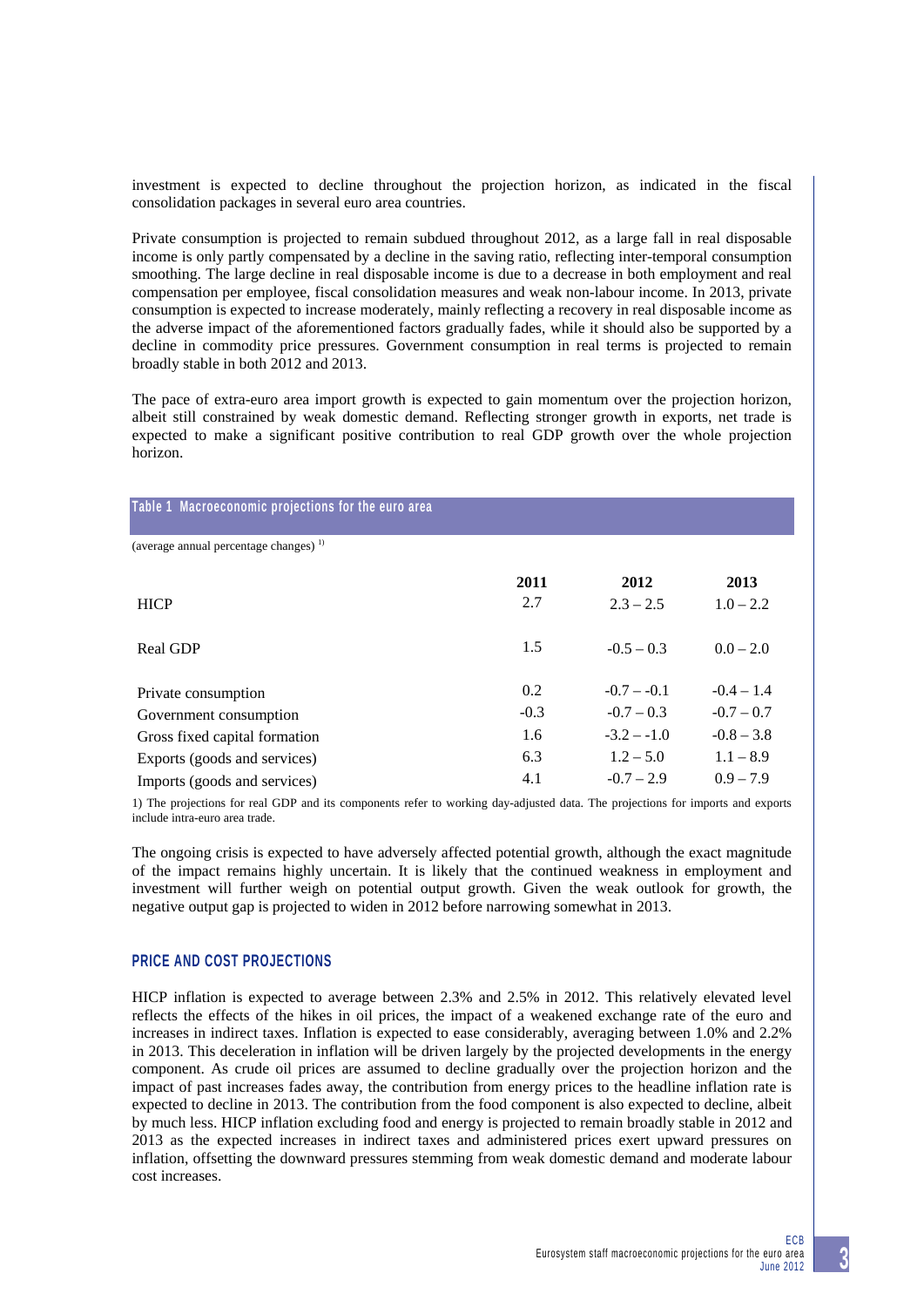In more detail, external price pressures increased at the turn of the year, driven by rising oil prices and a weaker exchange rate of the euro. However, the technical assumptions about exchange rates and commodity prices imply that these external pressures should ease over the projection horizon. In addition, the annual growth rate of the import deflator will be subject to large downward base effects as the increases of the past year drop out of annual comparisons. Its annual growth rate is therefore expected to decline sharply over the projection horizon. Turning to domestic price pressures, the annual growth rate in compensation per employee is projected to decrease slightly in 2012 and somewhat further in 2013, on the back of deteriorating labour market conditions. Given the elevated average inflation rate in 2012, real compensation per employee is expected to decline. It is expected to pick up in 2013, reflecting the projected decline in the inflation rate, but to grow more slowly than productivity over the entire projection horizon. The annual growth rate of unit labour costs is expected to bounce back in 2012, mirroring the cyclical weakness in productivity growth. Thereafter, it is expected to moderate in 2013, as productivity picks up and wage pressures remain contained. Profit margins are expected to decline in 2012, cushioning the sharp rise in unit labour costs, against the backdrop of subdued aggregate demand. A rebound in profit margins is projected for 2013, on the back of weaker growth in unit labour costs, owing to stronger growth in productivity and a recovery in demand. Reflecting the ongoing fiscal consolidation in many euro area countries, increases in administered prices and indirect taxes are expected to make an aboveaverage contribution to HICP inflation both in 2012 and in 2013.

### **COMPARISON WITH THE MARCH 2012 PROJECTIONS**

Compared with the ECB staff macroeconomic projections published in the March 2012 issue of the Monthly Bulletin, the range of the real GDP growth projection for 2012 remains unchanged, while there is a slight narrowing of the range for 2013. With regard to HICP inflation, there is a narrowing of the projection ranges for both 2012 and 2013.

| Table 2 Comparison with the March 2012 projections |                                      |                                    |
|----------------------------------------------------|--------------------------------------|------------------------------------|
| (average annual percentage changes)                |                                      |                                    |
| Real GDP – March 2012<br>Real GDP $-$ June 2012    | 2012<br>$-0.5 - 0.3$<br>$-0.5 - 0.3$ | 2013<br>$0.0 - 2.2$<br>$0.0 - 2.0$ |
| $HICP - March 2012$<br>$HICP - June 2012$          | $2.1 - 2.7$<br>$2.3 - 2.5$           | $0.9 - 2.3$<br>$1.0 - 2.2$         |

#### **Box 2**

# **FORECASTS BY OTHER INSTITUTIONS**

A number of forecasts for the euro area are available from both international organisations and private sector institutions. However, these forecasts are not strictly comparable with one another or with the Eurosystem staff macroeconomic projections, as they were finalised at different points in time. Additionally, they use different (partly unspecified) methods to derive assumptions for fiscal, financial and external variables, including oil and other commodity prices. Finally, there are differences in working day adjustment methods across different forecasts (see the table below).

In the forecasts currently available from other institutions, euro area real GDP is expected to decline by between 0.1% and 0.4% in 2012, which is within the range of the Eurosystem staff projections. In 2013,

ECB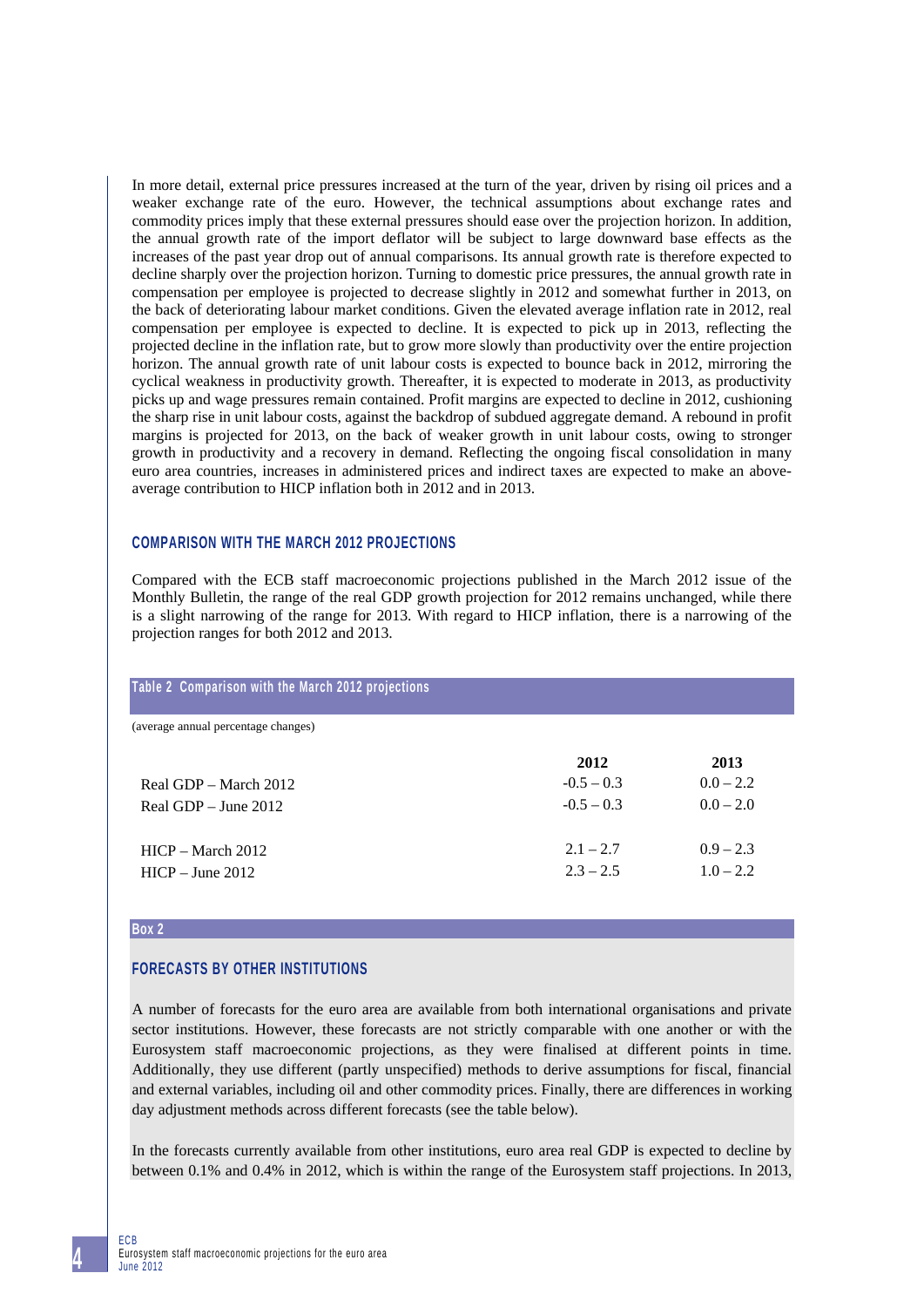real GDP is projected to increase by between 0.8% and 1.0%, which is also within the range of the Eurosystem staff projections.

As regards inflation, the forecasts from other institutions point to an average annual HICP inflation of between 2.0% and 2.4% in 2012, which is within or somewhat below the range of the Eurosystem staff projections. In 2013, HICP inflation is expected to average between 1.6% and 1.9%, which is within the Eurosystem staff projection ranges.

### **Comparison of forecasts for euro area real GDP growth and HICP inflation**

(average annual percentage changes)

|                                           | Date of<br>release | <b>GDP</b> growth |             | <b>HICP</b> inflation |             |
|-------------------------------------------|--------------------|-------------------|-------------|-----------------------|-------------|
|                                           |                    | 2012              | 2013        | 2012                  | 2013        |
| <b>IMF</b><br>Survey of Professional      | April 2012         | $-0.3$            | 0.9         | 2.0                   | 1.6         |
| <b>Forecasters</b><br>Consensus Economics | May 2012           | $-0.2$            | 1.0         | 2.3                   | 1.8         |
| <b>Forecasts</b>                          | May 2012           | $-0.4$            | 0.8         | 2.4                   | 1.8         |
| <b>OECD</b>                               | May 2012           | $-0.1$            | 0.9         | 2.4                   | 1.9         |
| <b>European Commission</b>                | May 2012           | $-0.3$            | 1.0         | 2.4                   | 1.8         |
| Eurosystem staff projections              | June 2012          | $-0.5 - 0.3$      | $0.0 - 2.0$ | $2.3 - 2.5$           | $1.0 - 2.2$ |

Sources: European Commission Economic Forecasts, Spring 2012; IMF World Economic Outlook, April 2012; OECD Economic Outlook, May 2012; Consensus Economics Forecasts; and the ECB's Survey of Professional Forecasters.

Notes: The Eurosystem staff macroeconomic projections and the OECD forecasts both report working day-adjusted annual growth rates, whereas the European Commission and the IMF report annual growth rates that are not adjusted for the number of working days per annum. Other forecasts do not specify whether they report working day-adjusted or non-working day-adjusted data.

© European Central Bank, 2012

Address: Kaiserstrasse 29, 60311 Frankfurt am Main, Germany Postal address: Postfach 16 03 19, 60066 Frankfurt am Main, Germany Telephone: +49 69 1344 0 Fax: +49 69 1344 6000 Website: http://www.ecb.europa.eu